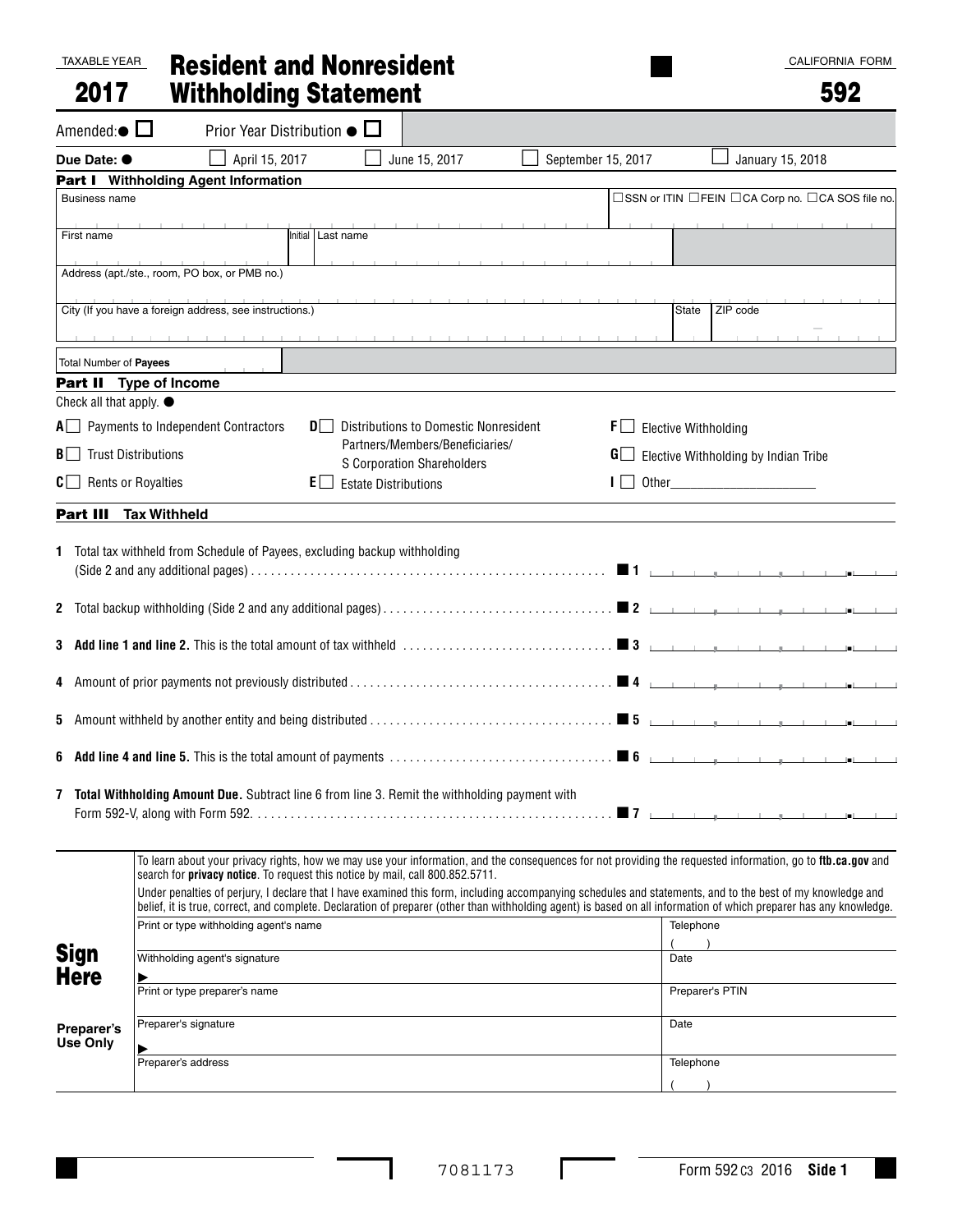Withholding Agent Name: \_\_\_\_\_\_\_\_\_\_\_\_\_\_\_\_\_\_\_\_\_\_\_\_\_\_\_\_\_\_\_\_\_\_\_\_\_\_ Withholding Agent TIN:\_\_\_\_\_\_\_\_\_\_\_\_\_\_\_\_\_\_

|                                                         | <b>Schedule of Payees</b> (Enter business or individual name, not both.) | <b>PRINT CLEARLY</b>                |
|---------------------------------------------------------|--------------------------------------------------------------------------|-------------------------------------|
| <b>Business name</b>                                    |                                                                          | □FEIN □CA Corp no. □CA SOS file no. |
| First name                                              | Initial Last name                                                        | SSN or ITIN                         |
| Address (apt./ste., room, PO box, or PMB no.)           |                                                                          |                                     |
| City (If you have a foreign address, see instructions.) |                                                                          | ZIP code<br><b>State</b>            |
| <b>Total income</b>                                     | If backup withholding, check the box.                                    | Amount of tax withheld              |
| <b>Business name</b>                                    |                                                                          | □FEIN □CA Corp no. □CA SOS file no. |
| First name                                              | Initial Last name                                                        | SSN or ITIN                         |
| Address (apt./ste., room, PO box, or PMB no.)           |                                                                          |                                     |
| City (If you have a foreign address, see instructions.) |                                                                          | ZIP code<br><b>State</b>            |
| Total income                                            | If backup withholding, check the box.                                    | Amount of tax withheld              |
| <b>Business name</b>                                    |                                                                          | □FEIN □CA Corp no. □CA SOS file no. |
| First name                                              | Initial   Last name                                                      | SSN or ITIN                         |
| Address (apt./ste., room, PO box, or PMB no.)           |                                                                          |                                     |
|                                                         |                                                                          |                                     |
| City (If you have a foreign address, see instructions.) |                                                                          | ZIP code<br><b>State</b>            |
| <b>Total income</b>                                     | If backup withholding, check the box.                                    | Amount of tax withheld              |
| <b>Business name</b>                                    |                                                                          | □FEIN □CA Corp no. □CA SOS file no. |
| First name                                              | Initial Last name                                                        | SSN or ITIN                         |
| Address (apt./ste., room, PO box, or PMB no.)           |                                                                          |                                     |
| City (If you have a foreign address, see instructions.) |                                                                          | ZIP code<br><b>State</b>            |

I

-

Г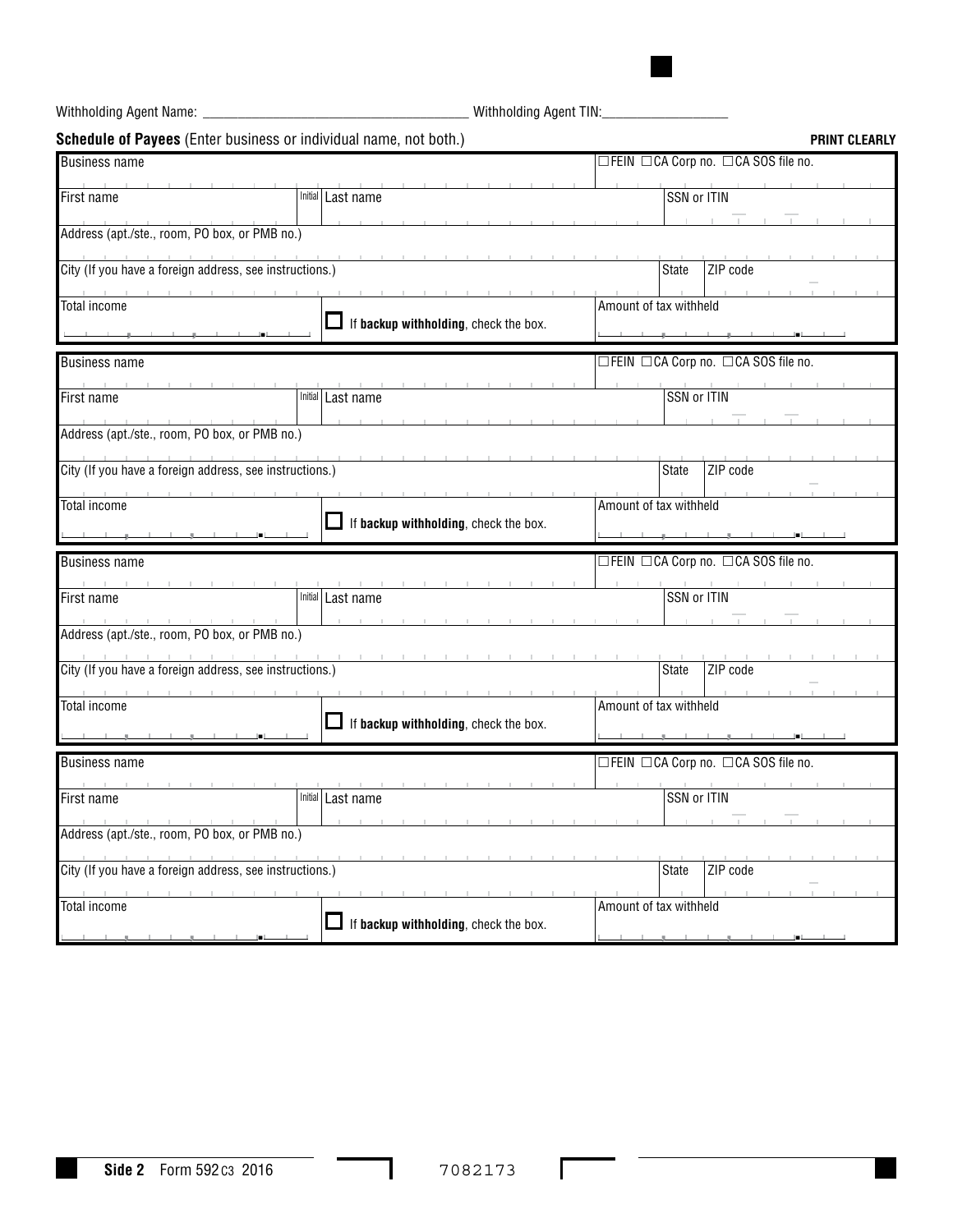# 2017 Instructions for Form 592

**Resident and Nonresident Withholding Statement**

# General Information

Tax withheld on California source payments is reported to the Franchise Tax Board (FTB) using Form 592, Resident and Nonresident Withholding Statement. Form 592 includes a Schedule of Payees section, on Side 2, that requires the withholding agent to identify the payees, the income amounts, and the withholding amounts. This schedule will allow the FTB to allocate the withholding payments to the payee upon receipt of the completed Form 592.

Withholding, excluding backup withholding, is optional, at the discretion of the withholding agent, on the first \$1,500 in payments made during the calendar year. Withholding must begin as soon as the total payments of California source income for the calendar year exceed \$1,500.

When filing Form 592 with the FTB, the withholding agent is not required to submit a Form 592‑B, Resident and Nonresident Withholding Tax Statement, to the FTB, for each payee. However, withholding agents must provide the payees with Form 592‑B at the end of the year which shows the total amount withheld for that year.

For California withholding purposes:

- **•** Nonresident includes all of the following: **•** Individuals who are not residents of California.
- **•** Corporations not qualified through the California Secretary of State (CA SOS) to do business in California or having no permanent place of business in California.
- **•** Partnerships or limited liability companies (LLCs) with no permanent place of business in California.
- **•** Any trust without a resident grantor, beneficiary, or trustee, or estates where the decedent was not a California resident.
- **•** Foreign refers to non-U.S.

**Backup Withholding –** With certain limited exceptions, payers that are required to withhold and remit backup withholding to the Internal Revenue Service (IRS) are also required to withhold and remit to the FTB on income sourced to California. The California backup withholding rate is 7% of the payment. For California purposes, dividends, interests, and any financial institutions release of loan funds made in the normal course of business are exempt from backup withholding. For additional information on California backup withholding, go to **ftb.ca.gov** and search for **backup withholding**.

If a payee has backup withholding, the payee must contact the FTB to provide a valid Taxpayer Identification Number (TIN) before filing a tax return.

The following are acceptable TINs: social security number (SSN); individual taxpayer identification number (ITIN); federal employer identification number (FEIN); California corporation number (CA Corp no.); or CA SOS file number. Failure to provide a valid TIN will result in the denial of the backup withholding credit.

**Penalty Increase –** Beginning on or after January 1, 2016, the penalties related to failure to file information returns increased. See General Information F, Interest and Penalties, or get FTB 1150, Withhold at Source Penalty Information, for more information.

# A Purpose

Use Form 592 to report the total withholding under California Revenue and Taxation Code (R&TC) Sections 18662 and 18664. Items of income that are subject to withholding are payments to independent contractors, recipients of rents, endorsement income, royalties, or distributions to domestic nonresident partners in a partnership, LLC members, estate or trust beneficiaries, and S corporation shareholders.

Use Form 592‑V, Payment Voucher for Resident and Nonresident Withholding, to remit withholding payments relating to Form 592.

The amount of resident and nonresident withholding tax to be withheld shall be computed by applying a rate of 7% or such lesser amount as authorized in writing by the FTB. Get Form 589, Nonresident Reduced Withholding Request, for more information.

The amount of backup withholding is computed by applying the rate of 7% to a reportable payment when federal backup withholding is required (with certain limited exceptions). There are no reductions or waivers for backup withholding, and no set minimum threshold. Backup withholding supersedes all types of withholding.

#### **Important:**

Form 592 is also used:

- **•** By pass-through entities to pass-through withholding credit to their pass-through owners.
- **•** To report withholding payments for a resident payee.

**Do not** use Form 592 if:

- **•** There is no distribution or remittance.
- **•** You are reporting withholding on foreign partners or members. Use Form 592-F, Foreign Partner or Member Annual Return.
- **•** You are the buyer or real estate escrow person withholding on the sale of real estate. Use Form 593, Real Estate Withholding Tax Statement, to report real estate withholding.

# B Helpful Hints

If you are filing Form 592 only to pass-through withholding credits to your domestic nonresident partners in a partnership, LLC members, estate or trust beneficiaries, or S corporation shareholders, enter your information in Part I as the withholding agent. **Do not** enter the name or TIN of the entity which originally withheld payments from you.

# C When and Where to File

The tax withheld on payments is remitted in four specific periods. Each period has a specific due date.

#### **Specific Period and Due Date**

| January 1 through<br>March 31, 2017 April 15, 2017        |
|-----------------------------------------------------------|
| April 1 through<br>May 31, 2017. June 15, 2017            |
| June 1 through<br>August 31, 2017  September 15, 2017     |
| September 1 through<br>December 31, 2017 January 15, 2018 |

When the due date falls on a weekend or holiday, the deadline to file and pay without penalty is extended to the next business day.

Due to the federal Emancipation Day holiday observed on April 17, 2017, tax returns filed and payments mailed or submitted on April 18, 2017, will be considered timely.

Mail any payment due with Forms 592 and 592-V to:

WITHHOLDING SERVICES AND COMPLIANCE FRANCHISE TAX BOARD PO BOX 942867 SACRAMENTO CA 94267-0651

**Important:** If Form 592 was filed electronically, submit only any payment due with Form 592-V.

**Record Keeping –** The withholding agent retains this form for a minimum of five years and must provide it to the FTB upon request.

**10-Day Notification –** California follows federal law, which requires that withholding agents notify foreign payees within 10 days of any tax withheld. For California withholding purposes, withholding agents should make a similar notification to nonresident payees. No particular form is required for this notification, and it is commonly done on the statement accompanying the distribution or payment. However, the withholding agent may choose to report the tax withheld to the payee on a Form 592-B.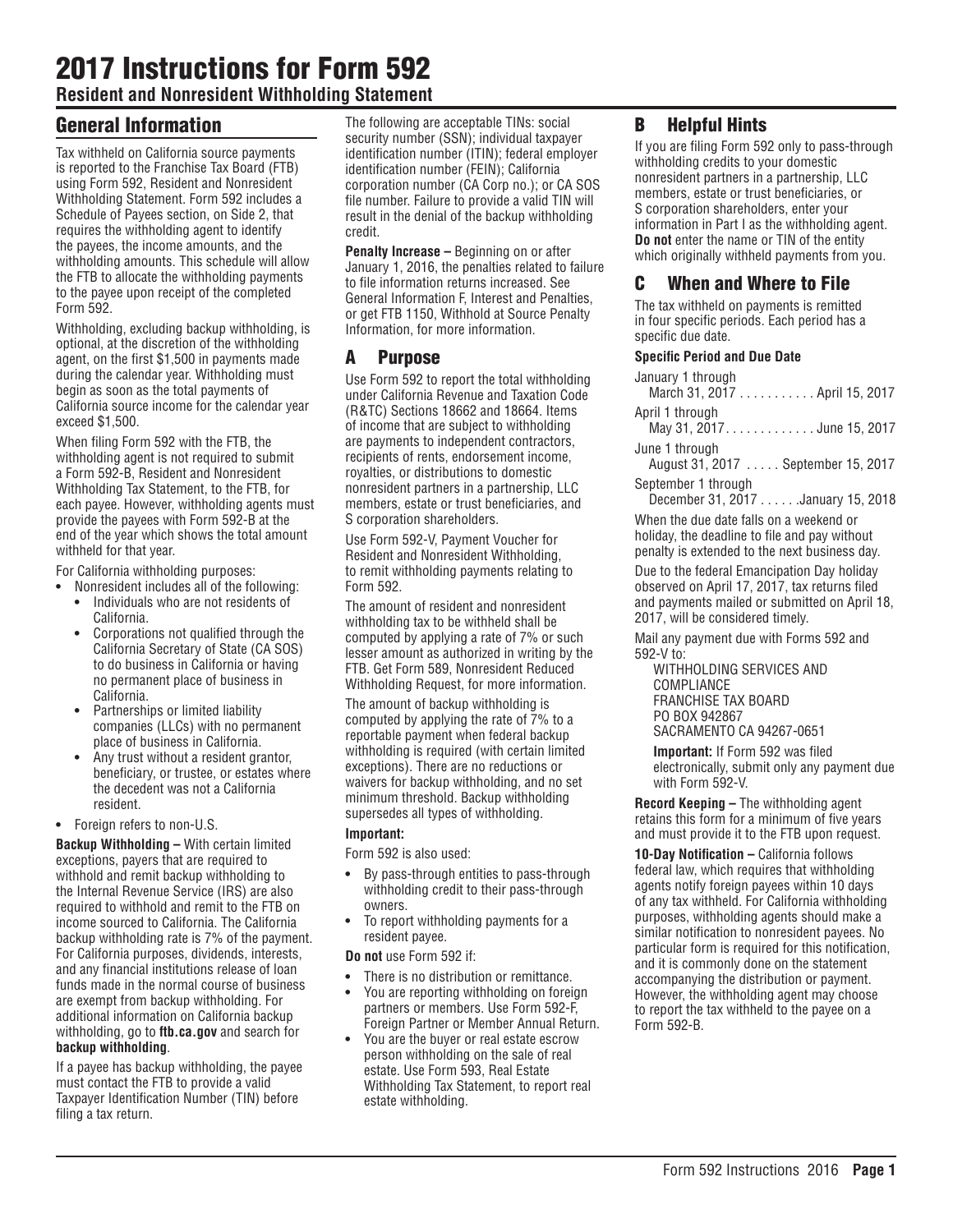### D Amending Form 592

If an error is discovered after Form 592 has been filed, an amended Form 592 must be filed to correct the error. Only withholding agents can file amended forms.

**Important:** If you are amending a previously submitted Form 592 and need assistance, call the Withholding Services and Compliance telephone service at: **888**.792.4900 or 916.845.4900.

To amend a Form 592 previously filed on the correct taxable year form, but reporting incorrect information:

- **•** Complete a new Form 592 with the correct information. Use the same year form as the original form, and include all original payees. Do not use negative numbers when completing Form 592.
- **•** Check the "Amended" box at the top of the form.
- **•** Attach a letter to the **back** of Form 592 explaining what changes were made and why.
- **•** Do not attach the original Form 592.

To amend a Form 592 previously filed using an incorrect tax year form:

- **•** Complete a new Form 592 with the withholding information using the correct year form. **Do not** check the "Amended" box on the top left corner of the form.
- **•** Complete a second Form 592 using the same year form as originally filed. Check the "Amended" box in the top left corner of the form. Enter \$0.00 as the amount withheld.

Mail the amended form(s) and letter(s) to the address listed under General Information C, When and Where to File.

### E Electronic Filing Requirements

When the number of payees on Form 592 is 250 or more, Form 592 must be filed with the FTB electronically, using FTB's Secure Web Internet File Transfer (SWIFT), instead of paper. However, withholding agents must continue to provide payees with copies of Forms 592‑B.

For electronic filing, submit your file using the SWIFT process as outlined in FTB Pub. 923, Secure Web Internet File Transfer (SWIFT) Guide for Resident, Nonresident, and Real Estate Withholding.

For the required file format and record layout for electronic filing, get FTB Pub. 1023S, Resident and Nonresident Withholding Electronic Submission Requirements.

If you are the preparer for more than one withholding agent, provide a separate electronic file for each withholding agent.

Electronic signatures shall be considered as valid as the originals.

### F Interest and Penalties

Interest on late payments is computed from the due date of the withholding to the date paid. Failure to withhold may result in the withholding agent being personally liable for the amount of tax that was required to be withheld, plus interest and penalties, unless the failure was due to reasonable cause.

A penalty will be assessed for failure to file complete, correct, and timely information returns (Form 592 Schedule of Payees) with the FTB. The penalty is calculated per payee:

- **•** \$30 if filed 1 to 30 days after the due date.
- **•** \$60 if filed 31 days to 6 months after the due date.
- **•** \$100 if filed more than 6 months after the due date.

For more information, get FTB 1150.

### Specific Instructions

If completing Form 592 by hand, enter all the information requested using black or blue ink.

**Taxable Year –** The taxable year on the form must match the year of withholding.

**Prior Year Distribution – Check the prior** year distribution box at the top of Side 1 on Form 592 if the income distribution took place in the current taxable year, but represents income for a prior taxable year.

**Example:** You completed your 2016 tax return on April 15, 2017 and later determine you need to distribute additional income to your owners. Use a 2016 Form 592 and check the Prior Year Distribution box.

**Due Date –** Check the appropriate box representing the due date for the tax withheld.

**Private Mail Box (PMB) –** Include the PMB in the address field. Write "PMB" first, then the box number. Example: 111 Main Street PMB 123.

**Foreign Address –** Follow the country's practice for entering the city, county, province, state, country, and postal code, as applicable, in the appropriate boxes. **Do not** abbreviate the country name.

### Part I – Withholding Agent Information

Enter only business or individual information, not both, check the appropriate box and enter the TIN. If your entity is an S corporation, partnership, LLC, estate, or trust that received payments or distributions that were withheld upon by another entity and you are passing through the withholding credit to your domestic nonresident partners in a partnership, LLC members, estate or trust beneficiaries, or S corporation shareholders, enter your entity's name in the business name field, and the TIN, and address in the designated areas.

Enter the **total** number of payees included on the Schedule of Payees.

# Part II – Type of Income

Check the box(es) that reflect the type of income withheld upon for the period.

### Part III – Tax Withheld

**Line 1 –** Enter the total withholding, excluding backup withholding, from the Schedule of Payees on Side 2 and from any additional pages of the Schedule of Payees.

**Line 2 –** Enter the total backup withholding from the Schedule of Payees on Side 2 and any additional pages of the Schedule of Payees.

**Line 3 –** Add line 1 and line 2. This is the total amount of tax withheld.

**Line 4 –** Enter the amount of prior payments made to the FTB and not previously distributed to payees on a prior Form 592. These payments may include amounts from an amended Form 592.

**Line 5 –** Enter the amount withheld by another entity that is being distributed to your domestic nonresident partners in a partnership, LLC members, estate or trust beneficiaries, or S corporation shareholders. If any of the amount withheld by the other entity is to be used against the tax owed by your entity, **do not** include that amount in line 5. Attach a note to Form 592 explaining how much of the credit will be used to offset your tax due.

**Line 7 –** Subtract line 6 from line 3 and enter the balance due.

### Schedule of Payees Instructions

Enter all the applicable information for each payee you report as having nonresident or backup withholding to ensure each payee's withholding payment is applied timely and properly.

**Do not** include payees who have zero withholding unless you are amending Form 592 to exclude a payee originally reported in error.

**Do not** leave a blank payee box unless you are at the end of the Schedule of Payees.

#### **You must use the Schedule of Payees on Side 2 of Form 592 to report all payees.**

If you withheld tax on multiple payees for the period, complete and include additional copies of the Schedule of Payees from Side 2 of Form 592, as necessary. Include the withholding agent's name and TIN at the top of each additional page.

**Do not** attach your own schedules to this form. We only accept and process additional payees reported on the Schedule of Payees from Side 2 of Form 592.